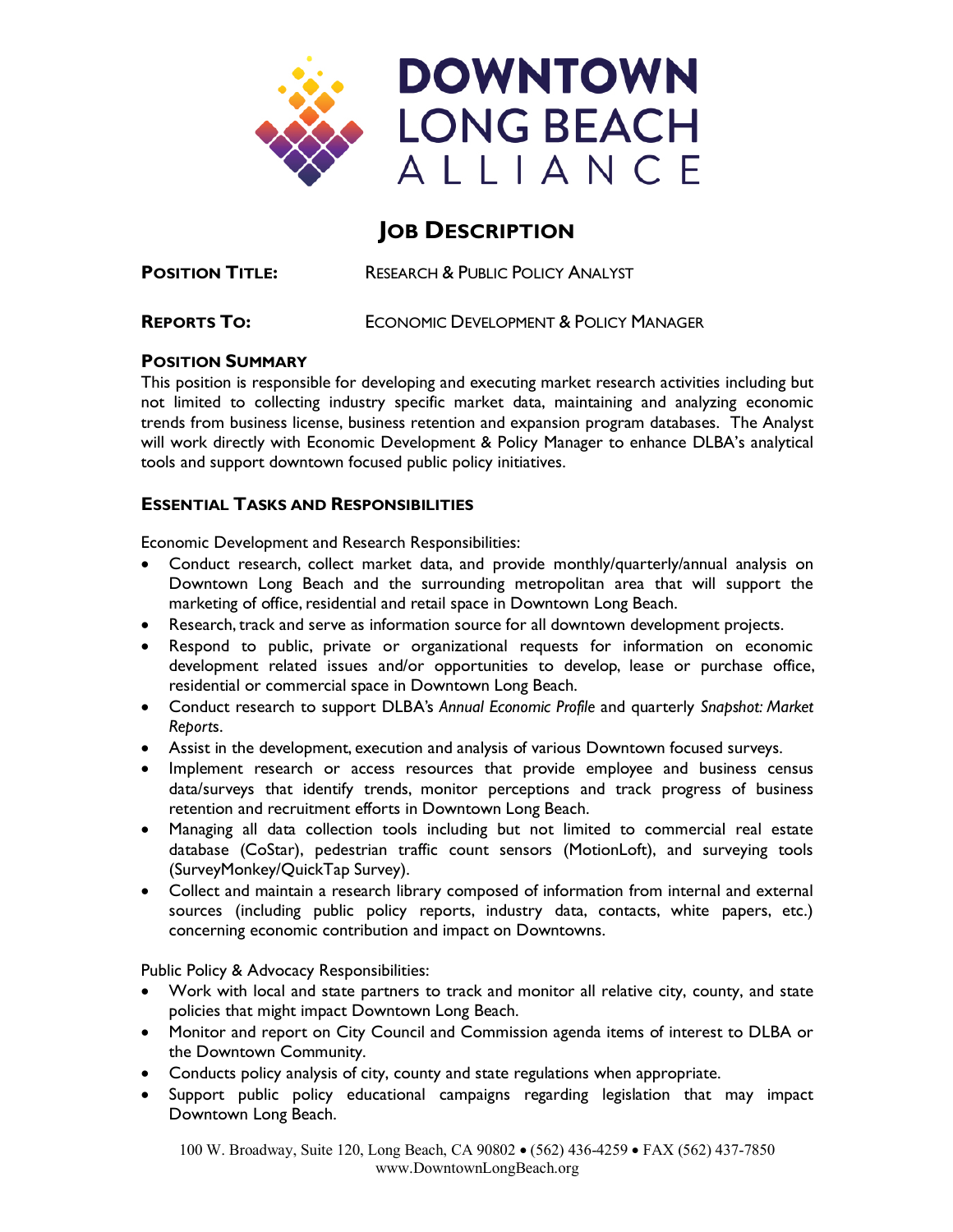- Deliver oral presentations to disseminate information regarding legislative initiatives impacting Downtown to staff, committee and board members, and stakeholders.
- Support the Economic Development & Policy Manager at relevant city-wide and community meetings and events.

Other Responsibilities:

- Manage the implementation of the Vision 2020: Strategic Plan objective through utilization of program committee dashboards and project management tools.
- Support department tradeshow and conference attendance and performs related duties as needed.
- Provide support for and attend all special events, festivals, promotions or activities organized by the Downtown Long Beach Alliance as needed.
- Perform such other tasks, activities or functions as may be assigned that support the mission of the Downtown Long Beach Alliance, as needed.

### **POSITION SPECIFICATIONS**

*Education:* A Bachelor's degree from an accredited college or university with major course work in planning, economics, business administration, public policy, or closely related field.

**Experience:** Seeking 1yr-3yr previous work experience related to economic development data analysis and the use of technology to manipulate and display data.

*Knowledge and Skills:* Applicant who have demonstrated the following skills and knowledge will be highly regarded by the search committee:

- Strong command of the basic functions of Microsoft Excel. Advanced Excel function and pro-forma modeling skills, a plus.
- Strong data organization, analysis and interpretation skills.
- Excellent writing and analytical skills.
- An understanding of basic economic development concepts.
- A strong understanding of public policy concepts, such a regulation, legislative issues and advocacy.
- Familiarity with the economic (and political?) landscape in Downtown Long Beach and the City of Long Beach.
- Familiarity with local, regional and national resources in commercial real estate and downtown development that can provide reliable sources of research data and related information to support economic development in Downtown Long Beach.
- Experience with data tools including: Co-Star, US Bureau of Labor Statistics (BLS), US Census American Factfinder, GfK MRI, and the Employment Development Department.

# **COMPENSATION**

The Research and Public Policy Analyst is an exempt employee. Salary \$38-43,000, commensurate with experience. Competitive benefits package, including full medical, dental and vision benefits. Employer contribution to 401(k).

# **POSITION ENVIRONMENT**

Downtown Long Beach is a high energy, culturally diverse environment. Board members, property owners, business owners and residents reflect this diversity. The DLBA is committed to complying with State and Federal laws included but limited to the Fair Employment Practice laws, which provide equal opportunity in employment to all persons regardless of race, color, national origin, sex, age, religion, veteran status, or disability.